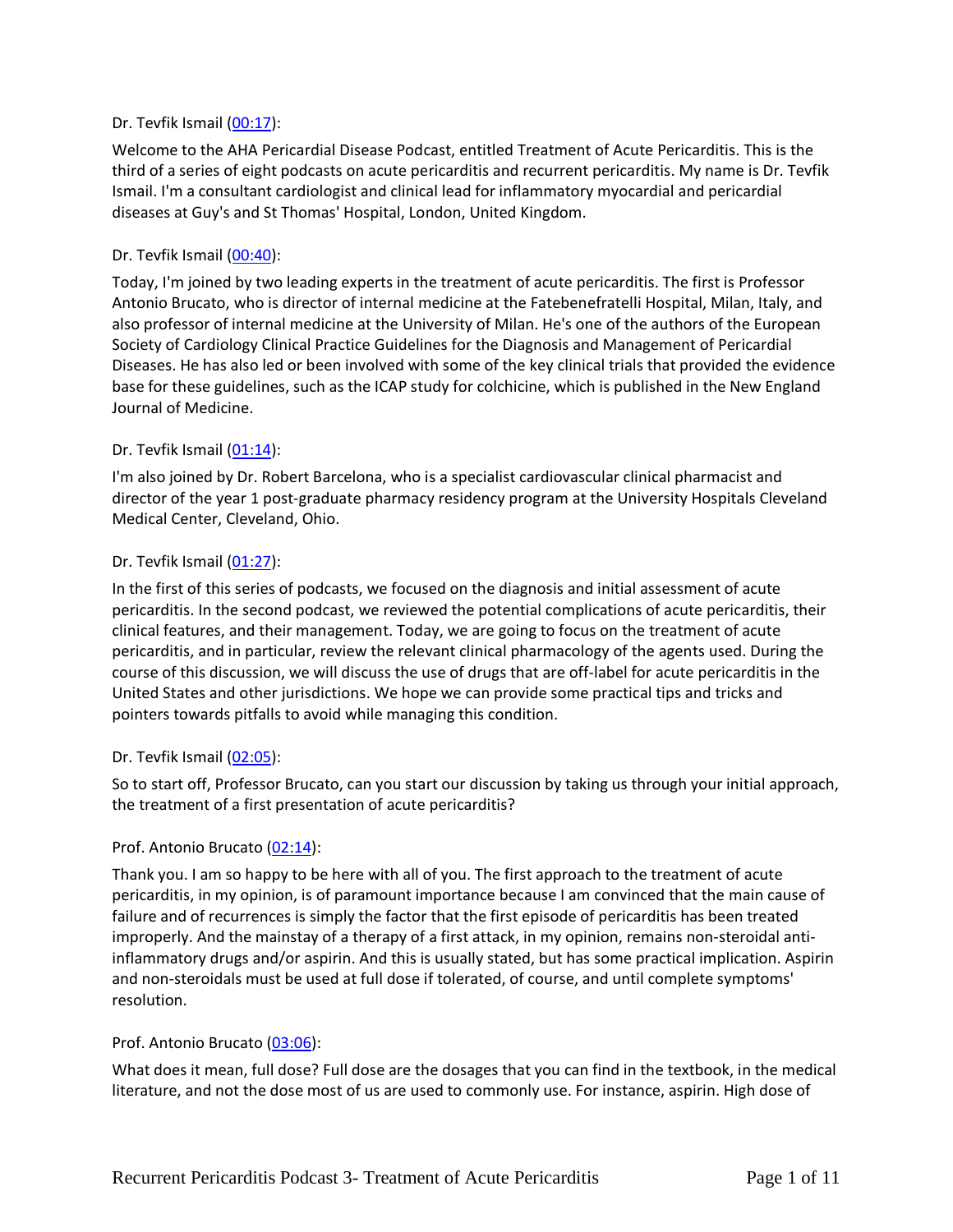aspirin is at least 3 grams daily. Ibuprofen. Ibuprofen, there is a problem because doctor are convinced that the dose is a simply 600 milligrams three times daily, but this is not full dose. Full dose of ibuprofen is easily 800 milligrams three times daily. Indomethacin is a very nice, useful drug. You can use it by mouth and intravenously. By mouth, well you have tablets, at least in Italy, 25 and 50 milligram, and you can reach till 150 milligrams daily.

# Prof. Antonio Brucato [\(04:02\)](https://www.rev.com/transcript-editor/Edit?token=xgYT6-zLKR6hObXkLNTuyvS-RFc-nacZ-MKJJ_myWITd89_PuPXa7211LZZYU9fq2enTV0LTponYGtSSJYxPKILlRi4&loadFrom=DocumentDeeplink&ts=242.13):

But any non-steroidal is useful. The point is that whatever non-steroidal you will use, you have to use a dose that is appropriate to treat the inflammatory process that you want to treat. And if inflammatory process is explosive, you need for sure high dosages. And that if you use these drugs by mouth, please remember it is quite important to give them at least well-distributed every eight hours, because the majority of these drugs has a length of action that is seven, eight hours. And if you give just two dose, one in the morning and one in the evening, you will not reach the full control of disease. And this does not mean that the drug is not effective. It does mean simply that the action of the drug has ended.

# Prof. Antonio Brucato [\(05:00\)](https://www.rev.com/transcript-editor/Edit?token=HRJMtnnHuhCFugH5TudyPutqHpVnuYHuNxbBv3AzNaz6dAs658mHToE40Hsl7kBYckr8aRPZQvt3ZaQ14tStYrCQA8E&loadFrom=DocumentDeeplink&ts=300.76):

An important point that I underline is also by mouth or intravenously. As far as I know, for instance, probably in US, probably also in UK, you don't have non-steroidal that you may use intravenously. This is a problem because if you have a patient who have a severe disease, who is hospitalized, high fever, severe heart pain, nausea, vomiting, I think it will be very difficult to reach a good control of that condition simply giving one pill of ibuprofen, 600 milligrams, at 7:00 PM. And this will not be able to control the disease.

## Prof. Antonio Brucato [\(05:44\)](https://www.rev.com/transcript-editor/Edit?token=WQdawQbgZ14kb9Y1jnZQc1lO0cLx1-mIooqlla4vwBLkvdySaC5btYHuYDdfMKAO-W0VokXVSc3Hf-UuwaobQh5di8U&loadFrom=DocumentDeeplink&ts=344.25):

In this patient with this severe phenotype who is hospitalized, high fever, you will give all the drug intravenously, the antibiotics proton pump inhibitors, everything. And you should use also non-steroidal anti-inflammatory drugs intravenously if you really wanted to control the disease, because if you have only option to give these drugs by mouth, and for instance, the patient is severely ill, nausea, vomiting, you will not be able to control the disease. And this is a typical condition in which the doctor will be forced to use corticosteroids that the doctor will give intravenously, usually.

## Prof. Antonio Brucato [\(06:25\)](https://www.rev.com/transcript-editor/Edit?token=Uy9GFaMtJ23SnWVtvxz6hFmKEDhsaj_68F7W5vG23Z4HhRnYbHM34S9ZKXWhp1I-olHXp74bdu3_1fx4Sluol2zjJbM&loadFrom=DocumentDeeplink&ts=385.02):

Non-steroidal are really important. They are the mainstay of treatment, and they should be given at high dosages, of course, if tolerated. If not tolerated, you will move to another non-steroidal, and you will easily find a drug that will be well-tolerated by the patient.

## Prof. Antonio Brucato [\(06:44\)](https://www.rev.com/transcript-editor/Edit?token=wkdDoX42ZdQICeU34fwFCsnIDhTRhrlFlqEbklQCCQ4hdcWSoVwz_zIJBaT3gWdHoZKB6jncb8C1eR-gAKCaYD6w2rc&loadFrom=DocumentDeeplink&ts=404.62):

So when you start, the therapy must be strong and active. And then how long? Of course, as long as it will be necessary. What does it mean in practice? In most cases, I think that you should give these drugs, for instance, one month, in most cases. I think that one or two week is not enough in most cases. Maybe I am biased because I saw a lot of complicated patient, but one or two weeks is not enough. At least one month.

## Prof. Antonio Brucato [\(07:15\)](https://www.rev.com/transcript-editor/Edit?token=du20Vw5EdKqlnFyir4JILwYhdfWptYIcZKjFyFGolGIPRmN_AFYQy2zmUp8SD9rcMQ6sw1PIdi3fxVvvIlCDJKDkGik&loadFrom=DocumentDeeplink&ts=435.91):

And after that, tapering non-steroidal, as tapering of any drug, is not automatic. But tapering must be guided by symptoms and by the value of CRP, that in most cases would be elevated at the beginning. So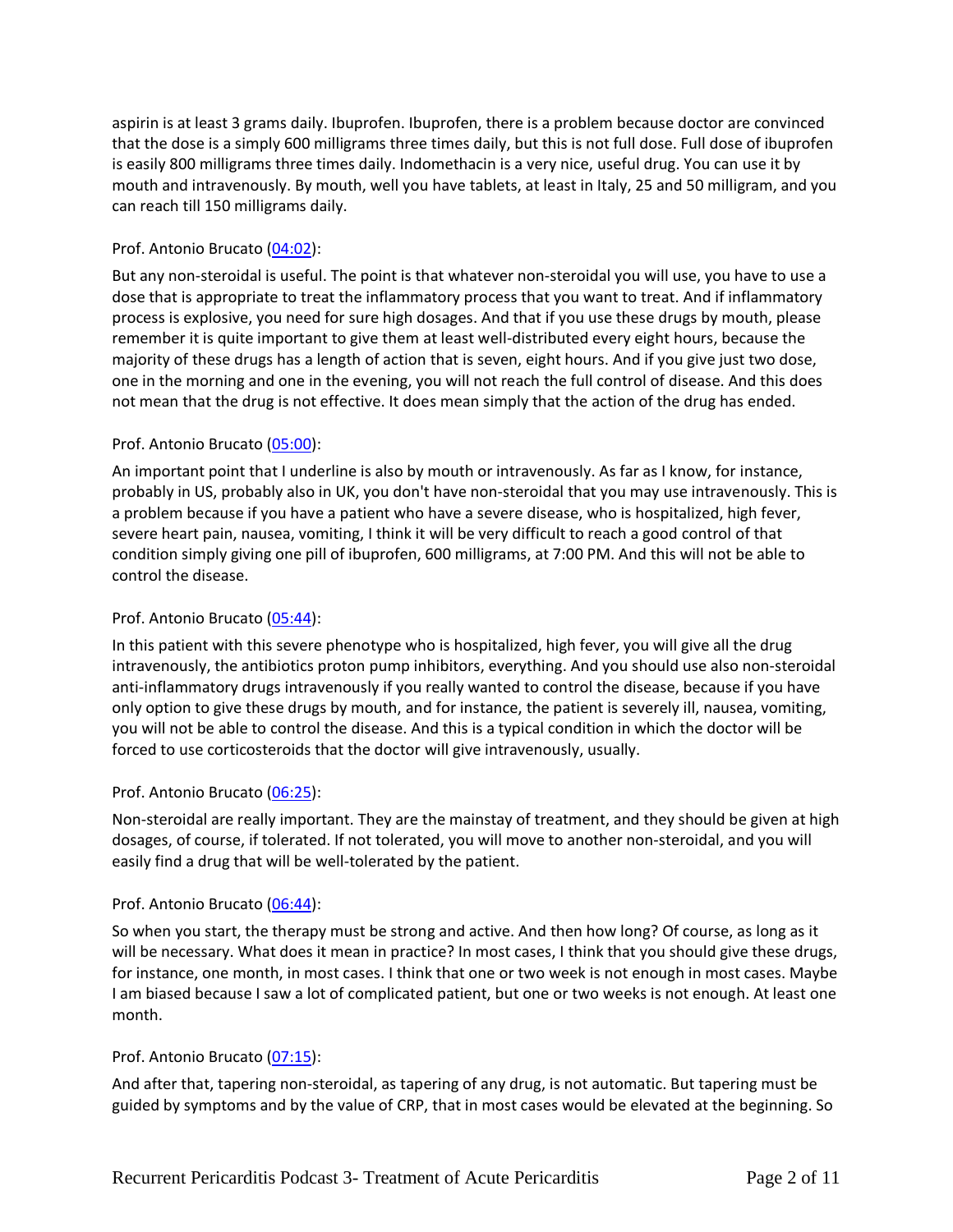in practice, after one month, if symptoms are almost completely absent and if CRP is completely normalized, I personally, in my practice, at that point begin to taper the drug, and tapering will last two, three, four weeks according to the clinical condition.

## Prof. Antonio Brucato [\(07:56\)](https://www.rev.com/transcript-editor/Edit?token=sETDwsjiQHFILsBNgqG4OIGJUgl8ir-YUPhCa1lbKvwC1XNNRSJfNuUnssu29AGsZgkmlF79e2qfWbzOzwEmJNSd8vM&loadFrom=DocumentDeeplink&ts=476.35):

Of course, from the beginning, I propose to the patient also to add colchicine. Colchicine, we may discuss later on at some point on mechanism of action, but colchicine is useful also in the first attack of pericarditis, and low dose. Non-steroidal must be used at high, but colchicine, the opposite, low dose and no loading dose at all.

# Prof. Antonio Brucato [\(08:24\)](https://www.rev.com/transcript-editor/Edit?token=8Di3eSJJhuzMFC-SB6c8SdTnHzVuLhLGfHAaMPzvzIx67LbkiPvXk4Lpy3_rnjV6tO7YoEyFYqjWSD_NFBkhXM_hO-c&loadFrom=DocumentDeeplink&ts=504.35):

And which is the dose? In Europe, we have tablets of 0.5 or 1 milligram. In US, you have tablets of 0.6 milligrams. Personally, I start with the low dose, the minimum dose. It is 0.5 milligram. In US, I will say 0.6 milligram. And I see which is a good tolerance, well-tolerated immediately for the patient. If a patient do not develop diarrhea or other gastrointestinal symptoms, but mainly diarrhea, after three, four, five days, I will increase the dosage. In Europe, 1 milligram. In US, 0.6 milligrams twice a day.

# Prof. Antonio Brucato [\(09:11\)](https://www.rev.com/transcript-editor/Edit?token=qvIVtms7ZhFaTfhTQaWKXQq4j3mqAd7kqUfmetUnif1_FEa1nslPGEStl36jpTjfwqPUns49OdaKYdVp4F1APqsQWAo&loadFrom=DocumentDeeplink&ts=551.38):

In the trial we published, we proposed that the of colchicine will depend on the weight of patient. This is of course acceptable and is true in any case. In the trial, we had to propose dosages. But you have patient of any weight that will tolerate well 1 milligram of colchicine, then on the other side, you have patient of any weight who will tolerate just 0.5 milligram. So my personal approach is to start with 0.5 or 0.6 milligram, and after a few days, if well-tolerated, I try to increase to a full dose. It is 1 milligram in Europe, or 0.6 milligram twice daily in US. This is, in my opinion, the best approach to initial treatment of acute pericarditis with CRP elevation, fever, and inflammatory symptoms that are important.

## Prof. Antonio Brucato [\(10:13\)](https://www.rev.com/transcript-editor/Edit?token=LKtqXOjMXlsnuuR655udbL9a9ug96VH3D_l1VKhYkOYvQGSIk6E6_fuf7LnlKEHfEDD5On4snxH4znVGPNDZ9mqN9q8&loadFrom=DocumentDeeplink&ts=613.93):

There is also a problem of pain. If pain remains not well-controlled, I advise you not to start corticosteroid just because pain is not well-controlled. I advise you in the case to try analgesics, for instance, codeine or tramadol or something like that, and not on demand, but at fixed intervals. For instance, every day, every night, a low dose of tramadol, of codeine. That will be quite important to avoid pain during the night, because this is a classical mistake. If you give the last dose of a nonsteroidal, for instance at 8:00 PM, after eight hours, the effect will be disappeared. And so, the patient will awake early in the morning with pain. To avoid this, I advise to give to a patient, for instance at 10:00 PM, 11:00 PM, the dose of codeine or tramadol. That will help him to sleep well without pain and without calling for a doctor on charge.

## Prof. Antonio Brucato [\(11:27\)](https://www.rev.com/transcript-editor/Edit?token=Uwesd518qw87jB5_lNz_liEba24dmJBpDAz7NcsmRTQrgHl3AWsytgCVqeOu7oZsRKZfTpwQ6PupRhmGDf9OVME0Bng&loadFrom=DocumentDeeplink&ts=687.93):

Basically, this is my approach, non-steroidal anti-inflammatory drugs or aspirin of high dosages, and colchicine at low dose, plus eventually, analgesic. Eventually we might discuss later conditions such as patient with ischemic heart disease or a contraindication to high dose of this, of non-steroidal.

## Dr. Tevfik Ismail [\(11:45\)](https://www.rev.com/transcript-editor/Edit?token=rxCzfMO2T6z62Ud5j2oYuWA6rjiRLqplomLkN09QIbqJk2tIf7btsRebkVgtvxcXN8GMmXBTnl0Dfn1A4SjQkOWKsA8&loadFrom=DocumentDeeplink&ts=705.74):

Thank you very much, Professor Brucato. That's a fantastic overview of initial approach. Dr. Barcelona, for aspirin and other non-steroidals and colchicine, what are the key cautions and contraindications that prescribers should be aware of?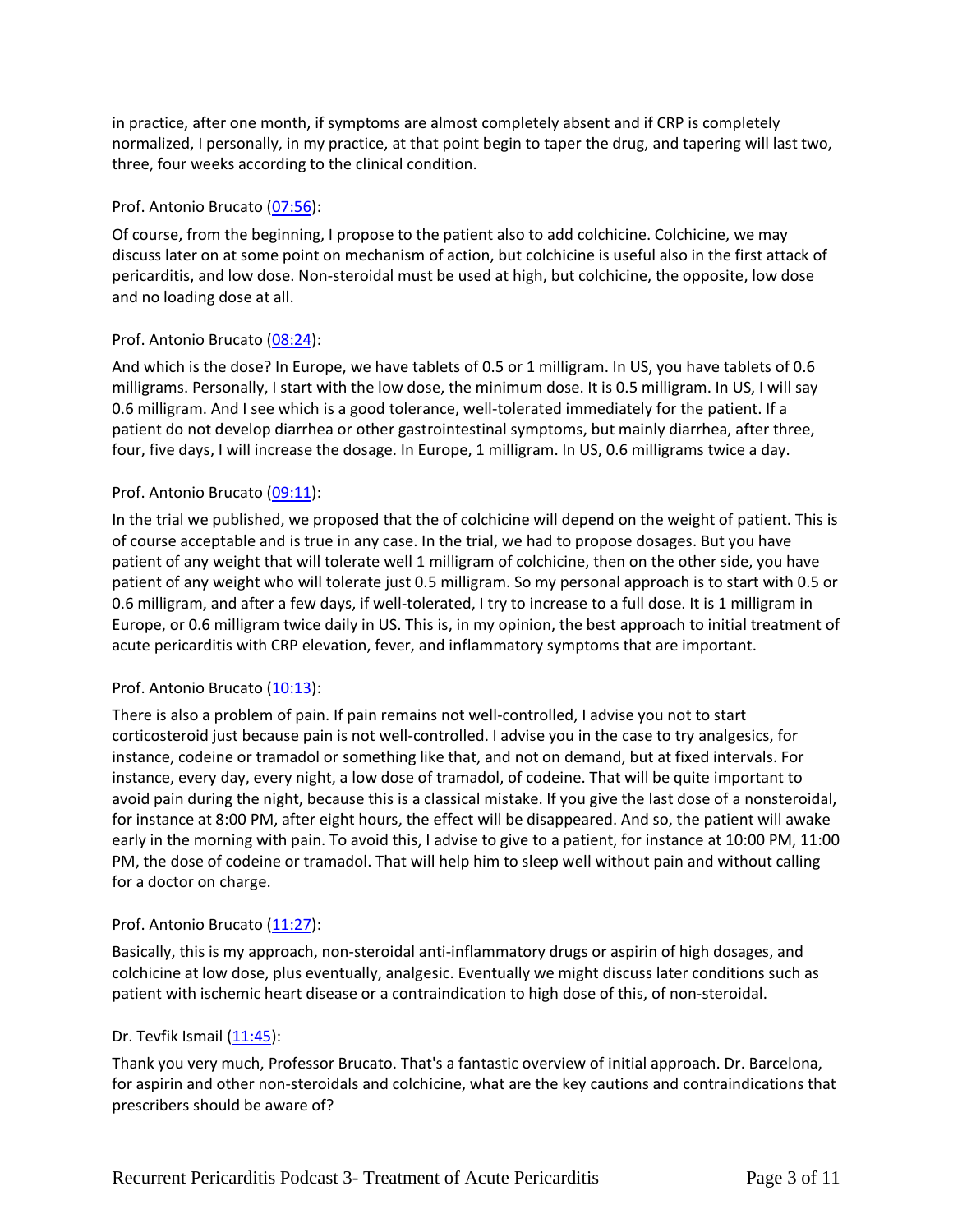## Dr. Robert Barcelona [\(11:59\)](https://www.rev.com/transcript-editor/Edit?token=Bbckp5azW-23eFRmHkZjVqADGC_nJPXLezuRc9Cd9rcNxUim9GlmSTZrWsiMhmrZLHswbtjdS-iVUtqAFTazlskzc-s&loadFrom=DocumentDeeplink&ts=719.37):

Obviously, for those patients who had allergic reactions to these medications in the past where they've developed shortness of breath, chest tightness, wheezing, definitely should avoid these medications in those patients because we're using such high doses, as Dr. Brucato alluded to.

# Dr. Robert Barcelona [\(12:16\)](https://www.rev.com/transcript-editor/Edit?token=-HGAfKNGfQhUmNFWFnG1Cupys2nTVkzcCI08PGcbX5lNqVfVhmJAnMYjfM440qN444GmBFWA-WWPls9LFEF3wASS3Cw&loadFrom=DocumentDeeplink&ts=736.9):

Bleeding is a problem that may be seen, particularly in the GI tract. But especially at the high doses used, you have to monitor for any kind of bleeding. Dr. Brucato also alluded to potentially using intravenous therapy. So ketorolac may be used, but as far as duration of therapy, that would have to be limited to five days, again, because of the risk of bleeding complications.

## Dr. Robert Barcelona [\(12:38\)](https://www.rev.com/transcript-editor/Edit?token=Ya-0n-Q19XhyQK_-HduVpGz4UOpHLn87rrdwV3UHVd6SfXzzkLjWvAvt0J1R7X78tJ0mqM9jU0TNZlBr5KVloDZ0Pqk&loadFrom=DocumentDeeplink&ts=758.96):

These medications, especially NSAIDs, can cause volume retention. So those patients who have severe heart failure or uncontrolled hypertension, you'd want to be very careful or avoid using them if the disease is severe enough. As far as colchicine, this medication is contraindicated in patients who have both renal and hepatic dysfunction because of how it's metabolized. The other aspect of both colchicine is that it's a cytochrome 3A4 substrate. Especially those patients with their strong CYP3A4 inhibitors should avoid this medication, especially if they have either renal or hepatic impairment.

## Dr. Tevfik Ismail [\(13:16\)](https://www.rev.com/transcript-editor/Edit?token=P4UXV8pHQNyzbtyz-A9w9Tt_Gok4rhF89V0vNsMVDo7RsyzUym99I7sm1rAvrKmujoXXT9TaHKwAJUNB9DEBxMhpZus&loadFrom=DocumentDeeplink&ts=796.52):

What about diarrhea, particularly with colchicine, any tips for that?

## Dr. Robert Barcelona [\(13:22\)](https://www.rev.com/transcript-editor/Edit?token=IWxOara8MHm01ml-sGnVgI-KqF2CzF6sTS2WqSBGp8fvZSP_j0UcH6wPBfOuKElLbO8YlVncxuRlO4pd-KdDxzrDeuQ&loadFrom=DocumentDeeplink&ts=802.29):

As far as diarrhea, this can be common, especially used at higher doses. Again, as Dr. Brucato alluded to, starting at a lower dose, getting the anti-inflammatory effect with colchicine at the low dose, and then seeing as patients tolerate it, increasing the dose as tolerated.

## Dr. Robert Barcelona [\(13:37\)](https://www.rev.com/transcript-editor/Edit?token=upFrzeKVfLjjtUK6ziU99mPgILdYh7ejNOD6ylm-Qk_mymrvS_BXXEJ7deJ8yU_w26YGe1ljZJRi7FPXko3p0QsyM48&loadFrom=DocumentDeeplink&ts=817.4):

As far as non-steroidals and aspirin, main side effects include GI distress, abdominal pain, heartburn. Taking those with food or water may help minimize some of the side effects. In the clinical trials that use especially these high doses, a proton pump inhibitor was commonly used to mitigate some of these side effects.

## Dr. Tevfik Ismail [\(13:57\)](https://www.rev.com/transcript-editor/Edit?token=24oXH41Zf-grBEWA-lzrOHWeIZrYuTlmD5A5hsKxAPTIBjJhVanIJx1ygN93TuXkXwD6-QEQlDjY4HHNs4K_vmprecc&loadFrom=DocumentDeeplink&ts=837.89):

That's great. I think sometimes with patients who get diarrhea, there's a temptation to potentially stop the colchicine altogether. But I think a better approach if you do end up with side effects is to consider reducing the dose, typically by 50%. And something that we occasionally find helpful as well is considering putting the patient on a lactose-free diet. Particularly, if the patient's been on colchicine for a little while, it does seem to cause a degree of acquired lactose intolerance. It can sometimes contribute to diarrhea.

## Dr. Tevfik Ismail [\(14:27\)](https://www.rev.com/transcript-editor/Edit?token=cf5-Sgevy3BWkcgm6g-3b8uauvJWLZEamh5D_jqz1NASBRMxfVwWOniHwb94yQdYwHipaEitSfKOjJh6AurHO8l9LLM&loadFrom=DocumentDeeplink&ts=867.62):

Professor Brucato, we know from podcast two that recurrent pericarditis is one of the most common complications of acute pericarditis, particularly when the latter, as you've been mentioned earlier,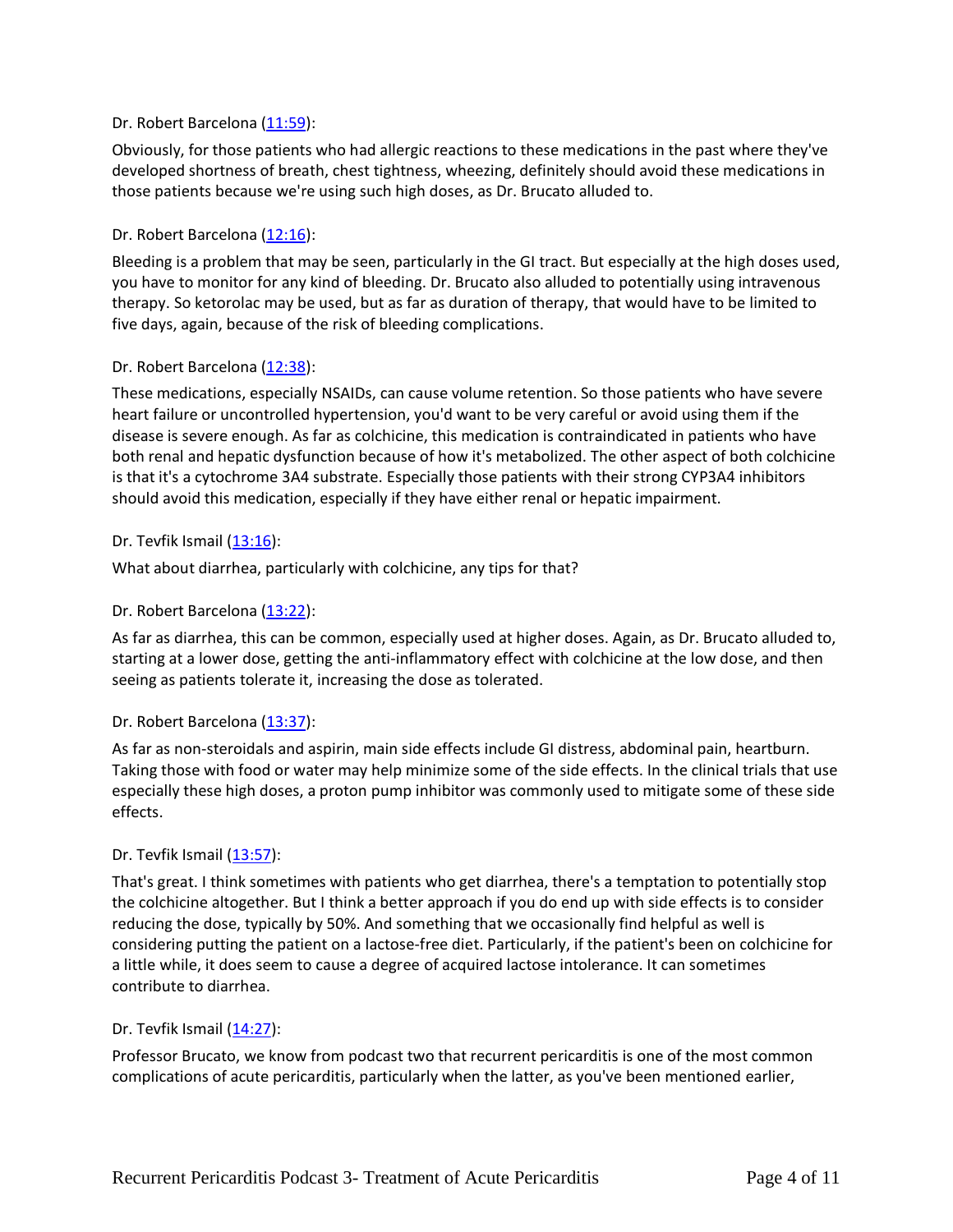hasn't been correctly treated. You briefly touched this already, but how important is colchicine in preventing recurrence and how effective is it?

## Prof. Antonio Brucato [\(14:44\)](https://www.rev.com/transcript-editor/Edit?token=VFo3zKDYl78X6aWb3mbh6hQcITWNXN-UINFrwHorAK3a99SpHfi_TMNZkQd9jTR9lJl_1NUI8-9t-X7GRxY5aLJltXA&loadFrom=DocumentDeeplink&ts=884.95):

First, let me give a brief comment on diarrhea. Of course, colchicine may cause diarrhea. But in practice, I remember that diarrhea may be facilitated also by antibiotics that are quite commonly, unfortunately, improperly used in these patients. And also, proton pump inhibitors often used at high dose such as in this patient may cause diarrhea. When you have a patient who is taking colchicine, antibiotics, and proton pump inhibitors, diarrhea is common, and most doctors will taper or discontinue colchicine. But in many of these cases, some weeks later, you can restart colchicine at low dosages. And in most case, colchicine will be tolerated after that. So this is an important trick for the use of colchicine.

# Prof. Antonio Brucato [\(15:46\)](https://www.rev.com/transcript-editor/Edit?token=NFfK2ui8UOwfIfwRvlRTPo3nFyDiiZfOz9XwfVxa1yubPPVFeieN7_3IAPzNgGpUbOvEpcAP2rdAEYO3K6KmcjV_G64&loadFrom=DocumentDeeplink&ts=946.62):

Regarding the efficacy, effect of colchicine in acute pericarditis, in this podcast, we are talking about the first attack of acute pericarditis. We have demonstrated with my friend Massimo Imazio that colchicine is useful both in the first attack and for recurrences. Here, we discuss the first attack.

# Prof. Antonio Brucato [\(16:10\)](https://www.rev.com/transcript-editor/Edit?token=KE156bO4GTLsLj8IS1M7fVfRO2CIc-gHPIapqiarSfamw4wAYEistGdhQ1qWCm9_u0R9ouNZ7ZVR0GIvZirYGUaEdFY&loadFrom=DocumentDeeplink&ts=970.14):

And in this particular condition, we published the two paper, the COPE trial and the ICAP trial. The COPE trial was a open-label, randomized, the single-center trial. But the final findings came from the ICAP trial. That was a multicenter, randomized, double-blind control trials in which we randomized 230 patients, half to usual therapy, and the other half to usual therapy plus low-dose colchicine. And what we found? We found that recurrence occurred in approximately 30% of patient with usual therapy, and in approximately 15% of patient treated with colchicine.

## Prof. Antonio Brucato [\(16:56\)](https://www.rev.com/transcript-editor/Edit?token=Rrmgz5fysbAG72aGBo9Rx6-vib1VCM53QNRrTaoAS29Y-zUxwUG99gZdYgyXE8ezVw7oW0sLGVwRHnHThH3Wyctd900&loadFrom=DocumentDeeplink&ts=1016.11):

What does it mean in practice? In practice, first of all, number needed to treat is four. It is you have to treat four patient to avoid one recurrence. And the second point is that colchicine is effective, but of course it's not a magic bullet that will eliminate any recurrence. So after starting colchicine, you will continue to see some patient who might experience some recurrences. That is, colchicine is useful, but it is not a magic bullet that will eliminate any recurrence. In particular, the use of colchicine, I say, that it mandatory in the recurrent cases. In the first attack, I discuss with the patient the opportunity to use it, to start it, because for sure we'll have the risk of recurrences.

## Prof. Antonio Brucato [\(17:48\)](https://www.rev.com/transcript-editor/Edit?token=WLvsnDVRyN-7it9Tq58GKTIb8rh5tELj3zvkINZjQ-qjUC9tw0XFrYBeUG8TWGXiuLvFAru-bPVdyGS6qwfPLi623rw&loadFrom=DocumentDeeplink&ts=1068.27):

They have also demonstrated and published that starting colchicine will accelerate disappearing of symptoms and will reduce the rate of hospitalization. So it is best used also in the first attack if welltolerated.

## Dr. Tevfik Ismail [\(18:06\)](https://www.rev.com/transcript-editor/Edit?token=jHPj4z-sNfQI3IJJTyBuJpsWkQos-5ctYVhEx_IMVWIw5L4ciE0osN34hGx8jDt444qehidIMLHiFbqkN70R1XoYuBo&loadFrom=DocumentDeeplink&ts=1086.41):

It's clear that colchicine plays a key role in preventing recurrences, speeding up recovery. Are there any particular types of pericarditis where you wouldn't recommend using colchicine, or any circumstances you wouldn't use it?

Prof. Antonio Brucato [\(18:19\)](https://www.rev.com/transcript-editor/Edit?token=tzY5-7xsbDM9NhjVL7fjDS2JzjkbmxfJdt4XKcr_ljtFqB0EvvKEvGFKNOwsu-4le_wZiz5eOLWzCYXGeEF5ooQ9U7A&loadFrom=DocumentDeeplink&ts=1099.24):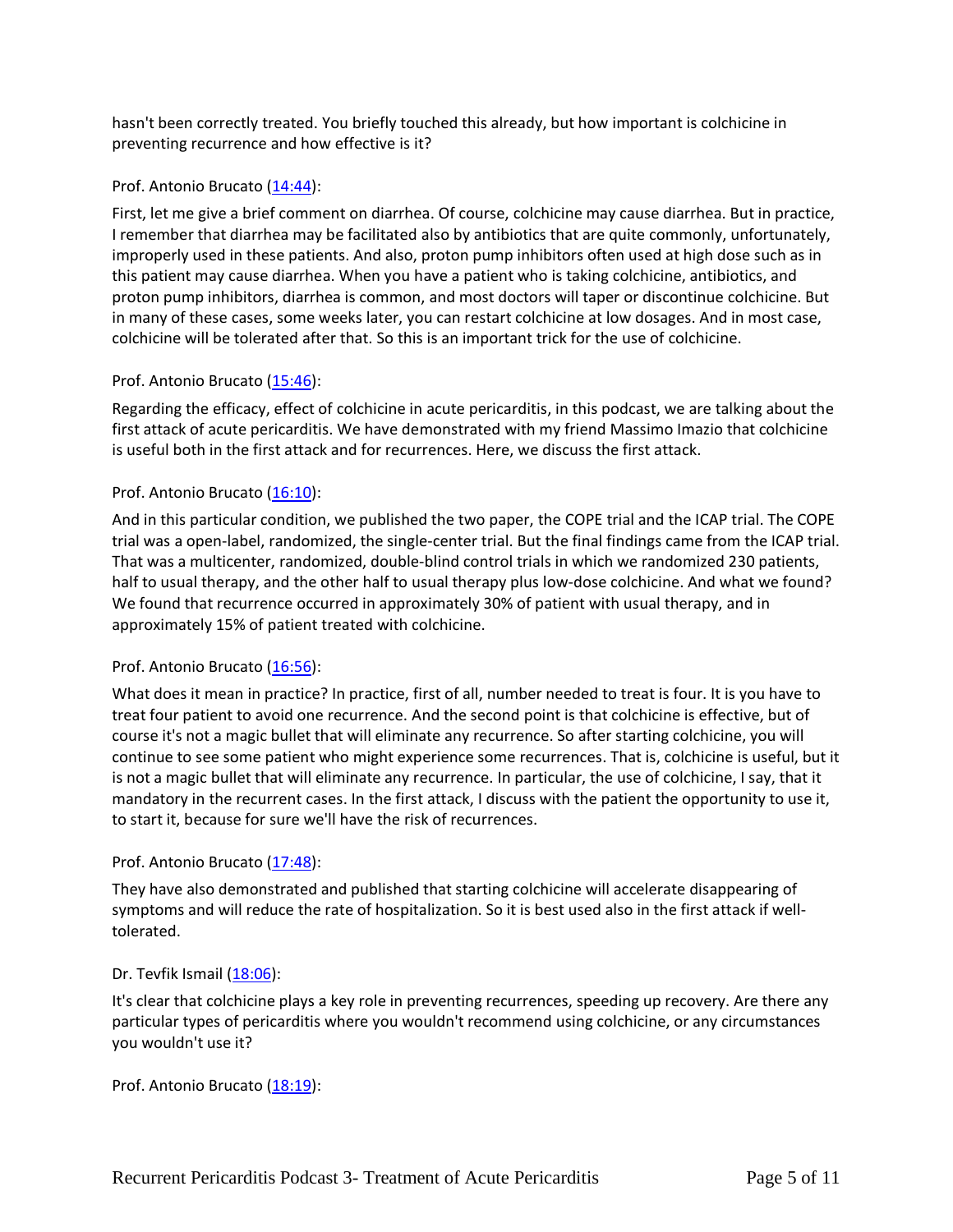Honestly, not a lot. For sure, if a patient has not tolerate well colchicine, I will avoid for sure. Other condition in which I will be cautious for sure are advanced renal failure, elderly people, patients who are taking a lot of drugs, particularly for instance, cyclosporine or clarithromycin. In Italy, there is some reluctance to use colchicine during pregnancy, but actually we know now that colchicine may be used also in pregnancy. It's a useful drug. So I do not see many conditions in which colchicine is not indicated apart from the cases in which the patient clearly do not tolerate well it. Cautions, for sure, in patient with a renal failure, elderly, taking a lot of drugs, a lot of comorbidities.

# Dr. Tevfik Ismail  $(19:17)$ :

That's great. On that subject, Dr. Barcelona, are you able to walk us through the pharmacokinetics of colchicine?

## Dr. Robert Barcelona [\(19:25\)](https://www.rev.com/transcript-editor/Edit?token=AKj3dCueJcbzokhpmCYOOu-N8vxoz-6C9o7FX4ihVt1RPrtlkHwCkGzIfz2NQphhg8HD2vkDMvYXHVT6MN85anOaVoA&loadFrom=DocumentDeeplink&ts=1165.29):

After you take colchicine, about half the medication is absorbed one to two hours after ingestion, so some of the effects may start at that period of time. It gets into lots of different cells, especially white cells, as far as decreasing some of the inflammatory components that they may release. Such that the concentrations in leukocytes are very high. Again, it's why the anti-inflammatory properties of colchicine are so pronounced.

## Dr. Robert Barcelona [\(19:50\)](https://www.rev.com/transcript-editor/Edit?token=1mLCr6Kk74SFwYX_tVeZAOHLRb9bGYVZuTEtgyC88DGgZn8pPZESeyryBz7z9qKcI2UrvNUPznKcI02PjYKQ0lT5o9U&loadFrom=DocumentDeeplink&ts=1190.91):

As far as some of the metabolism, it is again, metabolized as a substrate through the cytochrome 3A4 system, and then is excreted in the urine mostly as unchanged drug. The half-life is about 24 hours in those patients with normal renal as well as hepatic function.

## Dr. Robert Barcelona [\(20:08\)](https://www.rev.com/transcript-editor/Edit?token=oERwtbejNMbE_ihXFL5o6e6hP-HGp5RJGWUPpGjCNclYmgDYI2kilB13Ma32bjUMSu4YJqa9FEDScKYP_SiuA177vqA&loadFrom=DocumentDeeplink&ts=1208.16):

As far as other metabolism of colchicine, it is a substrate of P-glycoprotein. Metabolic pathways are found in variety of areas, including the liver, the kidney, as well as the GI tract.

## Dr. Tevfik Ismail [\(20:19\)](https://www.rev.com/transcript-editor/Edit?token=gbRIH4Y3EmTSnMiPIqQMEvoJvlAkvx3SvKTcNu9h8vpiFhEE_acRwT7djKUNe1GevgHyBeHQGHuliuXGQWSDQ7zZkwM&loadFrom=DocumentDeeplink&ts=1219.95):

So you mentioned that the cytochrome P450 3A4 system and also P-glycoprotein are really important in terms of the metabolism clearance of colchicine. These are systems that are commonly involved in multiple other drug processing. Are there any clinically relevant drug interactions prescribers should very commonly be aware of? Because if you look at the typical pharma computer, everything interacts with everything else. And sometimes, it's difficult to work out what interactions are really, truly significant, which others are cautionary tales to be aware of but not necessarily in practice a major problem most of the time. Are there any situations where you would be particularly cautious combining one agent with another? With the instance, your colchicine.

## Dr. Robert Barcelona [\(21:00\)](https://www.rev.com/transcript-editor/Edit?token=0iuCbUHPuaK8XcBGInJb1Z7vU5jkzhIv-HvIZxZbN2OI6CANVuwctIhKT__LcZONugBDQcsGhxtFotUsHxzo6NpbIzY&loadFrom=DocumentDeeplink&ts=1260.31):

For these agents, it's really the strong inhibitors of that enzyme system, items or medications like clarithromycin, some azole antifungals that are used, especially itraconazole, ketoconazole. The antidepressant nefazodone is a strong inhibitor of the system, as well as some of the antiretrovirals. Some of these are not used as commonly, things like indinavir, nelfinavir, saquinavir. However, ritonavir, which is a component of some medications, as well. Also, sometimes in my center, we may use this as a booster for those patients on immunosuppressants, so that's something just to be cautious of.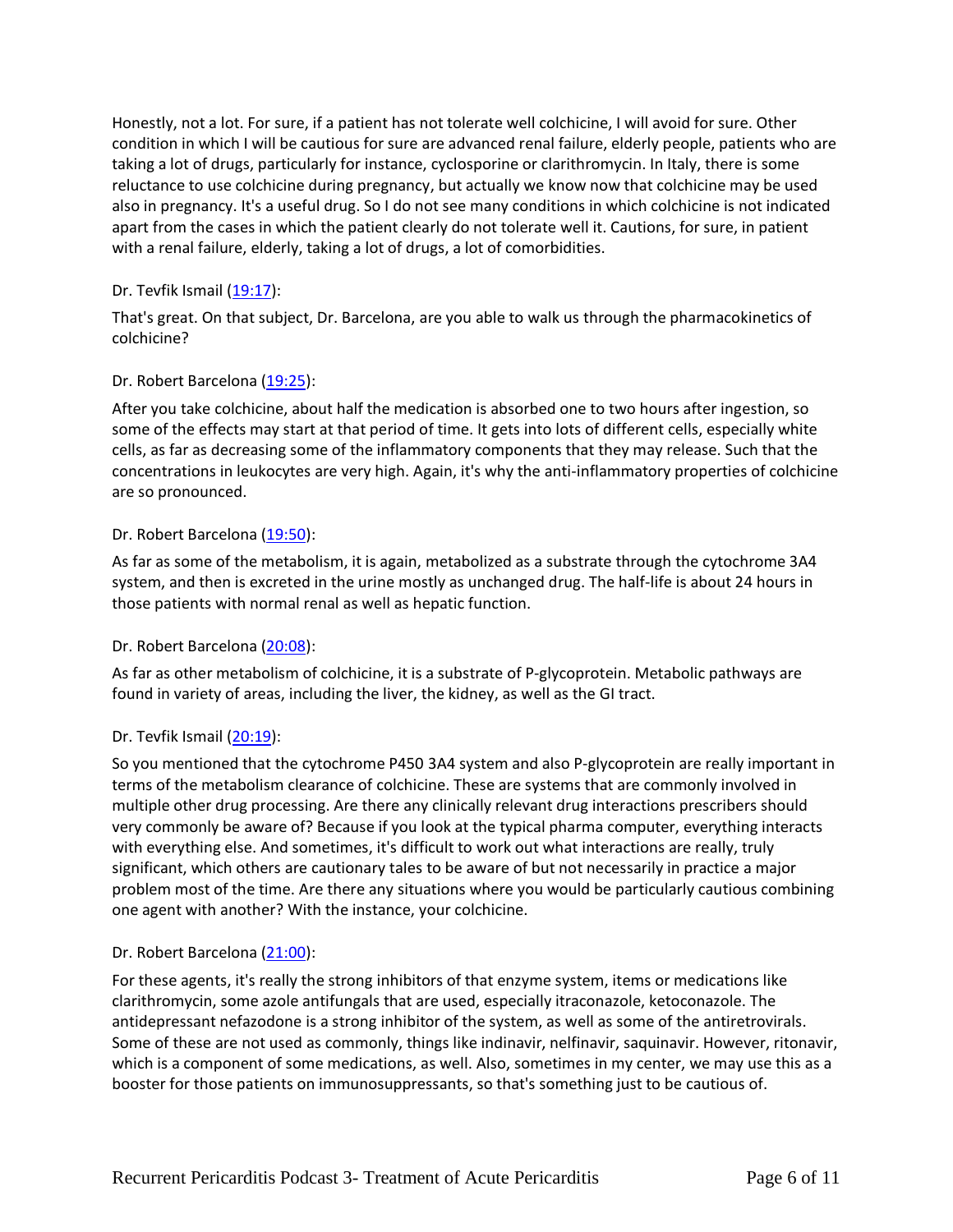## Dr. Robert Barcelona [\(21:37\)](https://www.rev.com/transcript-editor/Edit?token=MRw9_6qyCq222jZ5rOEsgl9BBxK9fc8QBV9cNsWEH3pzO8BDZuFb0-JO1tyeT2qYjhkIrjVDcQfcZXF3GWIlpGKj4IQ&loadFrom=DocumentDeeplink&ts=1297.27):

As far as P-glycoprotein, my center is also a transplant center. Cyclosporine is a inhibitor of this pathway. Using colchicine in combination with cyclosporine really should be used, if at all, cautiously. For example, cyclosporine and colchicine, I would do maybe the 0.5 or 0.6 every 72 hours, maybe sometimes once a week, really to make sure that the concentrations don't get too high as far as causing any of the adverse effects we talked about earlier.

#### Dr. Tevfik Ismail [\(22:06\)](https://www.rev.com/transcript-editor/Edit?token=l2ixIl7YsTVburidb8K-GEoJEUifwS8W111o6MKp3b3FbrTsDAIDBpRhw88ZF-XEyHENOMQ31i4zWM68WGGrLxrpVEQ&loadFrom=DocumentDeeplink&ts=1326.48):

That's right. So far, our discussion's focused on a case of uncomplicated acute pericarditis. But what about patients with significant comorbidities, particularly we've already mentioned earlier as well, renal dysfunction. Any particular precautions you're taking with someone with renal failure?

#### Dr. Robert Barcelona [\(22:24\)](https://www.rev.com/transcript-editor/Edit?token=3rQr2a8Yxw_k3T_CrfNE_wHcl3VKh_mdtbbcw2oDlMZ5Dm6xmXYuVFkrTFBbRBUXDE0o5DvejmmfsARXHiPWFIhPkgk&loadFrom=DocumentDeeplink&ts=1344.66):

Colchicine can accumulate in renal dysfunction, adverse effects including diarrhea. The rare adverse side effect is bone marrow suppression, which we hardly see. But for those patients where the metabolism will be really significantly decreased, such as real dysfunction, something to keep out an eye for in this population. I find this somewhat challenging because referral center for our main health system, we get lots of transfers, very complicated patients with renal failure getting referred for transplant.

#### Dr. Robert Barcelona [\(22:52\)](https://www.rev.com/transcript-editor/Edit?token=ckYoXKsuNvXqK7nYDskeEPiGF2LrJUCBtJTOzHvW775XSd48KENM-aYf4qgf6E8W3GpM5v1BSXwEB1yPq1ENzIVVKbI&loadFrom=DocumentDeeplink&ts=1372.24):

As far as using colchicine in this population, again, is very problematic. Again, at most, in this population, I would recommend half a tablet. So in our country, 0.3 milligrams. In Europe, 0.25. Again, very infrequently, at most twice a week, maybe once a week, but really for a short period of time as possible such as three months.

## Dr. Robert Barcelona [\(23:17\)](https://www.rev.com/transcript-editor/Edit?token=jtLvh-GpaoVCNvL8kvkpbWJRryHQzHLsJ5aSOWrcdeXnmkkE2PPrROFA8si_B_EMmP4DFqhNhsxsJds-cHhF3Z7UejA&loadFrom=DocumentDeeplink&ts=1397.31):

In this population again, because of the risk of complications besides diarrhea, like bone marrow suppression, you'd want to periodically get a CBC, look for any abnormalities and decrease in cell counts. For those patients again, as we alluded to, if they have both renal failure as well as if they're on any potent inhibitors of 3A4, definitely would not use colchicine and use alternative agents, NSAIDs if you can, corticosteroids. And then we talked about pain management as well to control the disease.

#### Dr. Tevfik Ismail [\(23:50\)](https://www.rev.com/transcript-editor/Edit?token=hbpuPXirY6zOAaJdVImSh6Sn1ihn0JeGJ2P7G3OjBLHNamB-fN9BlgXz7DO_a7JjndpmLORYEdVyNlhPpgLOFpeXxf8&loadFrom=DocumentDeeplink&ts=1430.03):

What about dialysis? Is that any use in terms of clearing the drug. How effective is dialysis?

#### Dr. Robert Barcelona [\(23:56\)](https://www.rev.com/transcript-editor/Edit?token=LWkw9CJp__pcKIwRf89w3X60XHVjAhTNElgDOC-xLYtzPem5pKIPrYFd7bZkzCjQWpy1wakHjxaEKAnC-U97wPN3ljQ&loadFrom=DocumentDeeplink&ts=1436.43):

Dialysis does not clear the medication. So definitely, that's very a tricky population as far as using the medication in. And as I said before, using it at most twice a week, and again, as a short duration of time with the lowest dose possible to control symptoms.

#### Dr. Tevfik Ismail [\(24:13\)](https://www.rev.com/transcript-editor/Edit?token=aBdMMIicWFwUlgkpMRwTxRyJj9caCzntdbU1hAXKH-lPDZ9xZq3LU5rl8PBDI7YSWkVLih4Cse2QG4eMM93cjiGk0aQ&loadFrom=DocumentDeeplink&ts=1453.04):

Professor Brucato, we've talked about aspirin, non-steroidals, and colchicine as cornerstone for the management of acute pericarditis. What's the role for corticosteroids in this condition?

Prof. Antonio Brucato [\(24:23\)](https://www.rev.com/transcript-editor/Edit?token=o9RqMWwT6T31b4RRAxzmCSqJBrAcSaUmEwos0eEsPVBiANTGqaV6CjeXe-gbPln-C6FtMTkGjdnvqp8_VTQrXDGWfIk&loadFrom=DocumentDeeplink&ts=1463.82):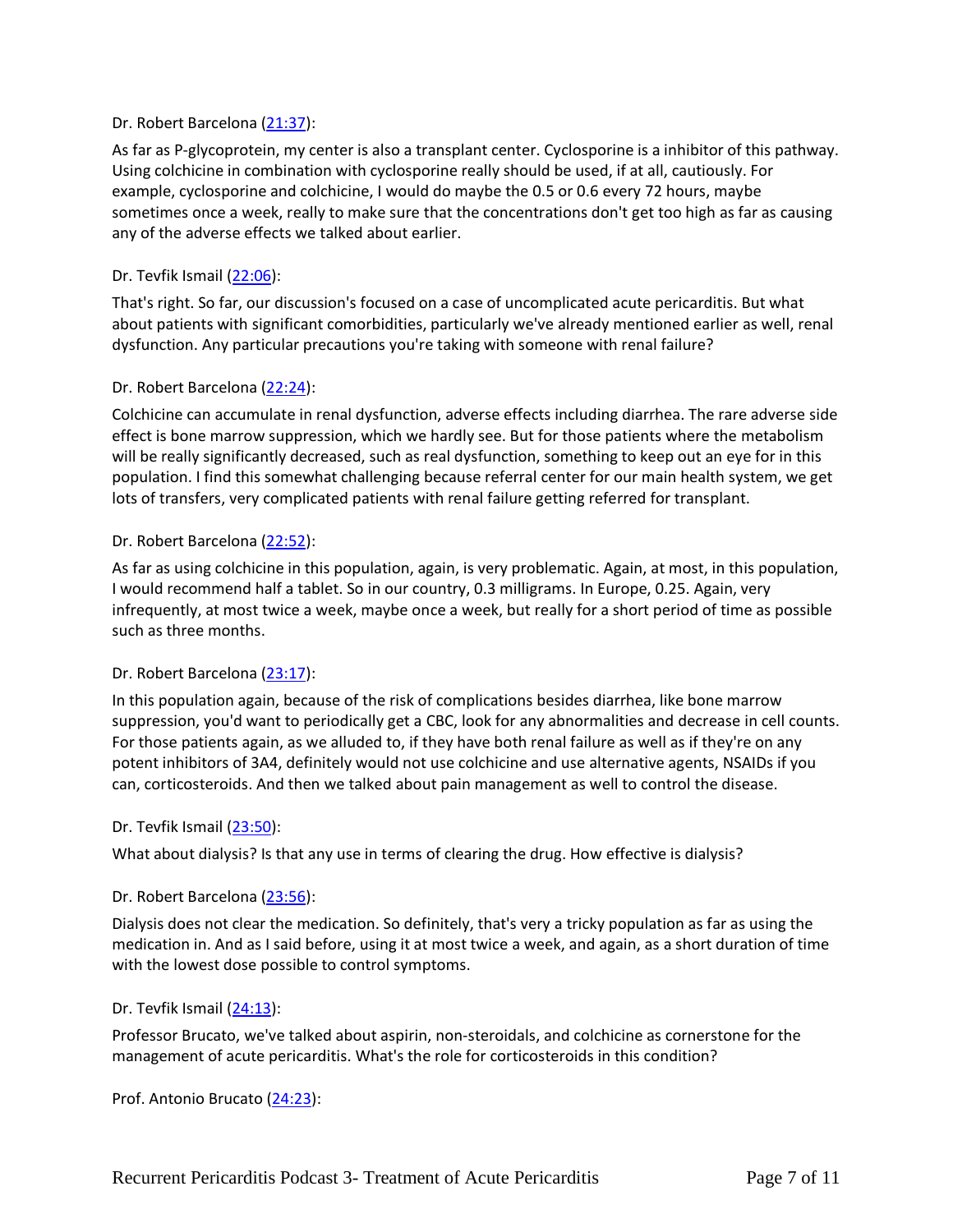Corticosteroids in pericarditis are similar to the devil, because when you start corticosteroid, you will sell your soul to the devil. They are very effective, but then you will anticipate lot of problems in tapering and finally, discontinuing corticosteroids. I personally use corticosteroid as a third drug, typical patient without any particular contraindications. That is young patient with very active inflammatory clinical film pictures. Young patients are no risk of renal failure, no comorbidities. So these young patient usually tolerate well high dosage non-steroidals and colchicine. But for instance, elderly patients, patient with a lot of comorbidity, maybe problem of renal failure, you cannot use this high dose of a non-steroidal.

# Prof. Antonio Brucato [\(25:26\)](https://www.rev.com/transcript-editor/Edit?token=9qdQztwwO7BBS0PIkoDcTa9bo8WDZFWPjMQH7g3EAnpBi7r23u9XOZxI4_zOH3TXx72svs1RwIkZvtyLE_jDRXbIqAQ&loadFrom=DocumentDeeplink&ts=1526.55):

So I will consider a corticosteroid drugs in two condition. First, the minority of patient with classical acute pericarditis who do not respond to intravenous non-steroidal inflammatory drugs but colchicine, who really not respond, and patients with comorbidities or renal failure, advance age, the anticoagulated or something like that, in which I think it is not safe to push too much use of non-steroidal or aspirin.

# Prof. Antonio Brucato [\(26:02\)](https://www.rev.com/transcript-editor/Edit?token=T290HWU8JbfA4Gl15nipke8FX5kQPdD2AK_DfpqYa3nhEmWYwC71w-OTwbk06KU1BOCOP94kPGd9XXG1Fse0OZt6p7o&loadFrom=DocumentDeeplink&ts=1562.59):

But when I start corticosteroids, you had to consider some important point. That also in pregnancy, for instance, corticosteroid may be used. Of course, low-dose corticosteroid may be used. And in this time low-dose corticosteroid may be used in patient who had pericarditis after COVID disease and also after COVID vaccine, for instance. Most of these patient complain of asthenia, myalgia, and low-dose corticosteroid may be useful in this patient.

## Prof. Antonio Brucato [\(26:40\)](https://www.rev.com/transcript-editor/Edit?token=wFWipRh6xM6yx8YB7xQ22MQKblW2A4gd8uQ_W-aYOOaWMX13icc6ClgdYv-yrHhazLNuowRb3Zh0FSRlk29B7bSwvks&loadFrom=DocumentDeeplink&ts=1600.19):

When I use a corticosteroid, absolutely I recommend to use minimal effective dose. And when I start, personally I start, for instance, prednisone 5 milligrams twice daily, low-dose prednisone. These dose are low, but believe me, when you add them to non-steroidals and colchicine, they are often able to obtain final control of the disease. Exceptionally, I use higher dose, but no more than 25 milligram of prednisone or 20 milligram of methylprednisolone intravenously, because the vast majority of pericarditis will respond to these low medium-dose of corticosteroids. And if they do not respond, the diagnosis is doubtful.

## Prof. Antonio Brucato [\(27:38\)](https://www.rev.com/transcript-editor/Edit?token=QV5f4dTLtvOKjUlnGsvSgtwkFrEc06O8VLuJ4DsMBnuC9MGeDlGoxTHNp4S2OUGK0JBaaxz049tOE2XvweC_K9hAFtE&loadFrom=DocumentDeeplink&ts=1658.92):

When you start corticosteroids, please, particularly if you are a cardiologist, remember that for sure, this will be a chronic therapy. It is impossible to start a corticosteroid in pericarditis and give them just for two weeks. I've never seen this. When you start, you went for two, three, four, five months, and you have to apply or what is recommended for chronic corticosteroid therapy. Basically, first of all, the use of vitamin D and for instance, in many patient, the use of a bisphosphonate to reduce the risk of osteoporosis. That is a really risk when you start the corticosteroids, for instance, in a middle-aged woman, and you will give corticosteroid for two, three years to this lady.

## Prof. Antonio Brucato [\(28:38\)](https://www.rev.com/transcript-editor/Edit?token=knHeVQvTT0y6vmxEZAWVALHnZVCUVHLPMa7tNAilNnpYBTyPHsACQSKyruCKQ6fenGEisxYB02mEWDcV8mdbjH-QI_w&loadFrom=DocumentDeeplink&ts=1718.43):

In practice, I start the corticosteroid low medium dose, for instance, prednisone 5 to 25 milligram daily. And I take this dosage again for how long? Till complete resolution of symptoms and complete normalization of CRP. That takes approximately for 20, 30 days, one month. After one month, not automatically I will taper. But when symptoms have completely disappeared and CRP is normalized, I'll taper very gradually. For instance, means 5 milligram of prednisone if a patient was taking 25.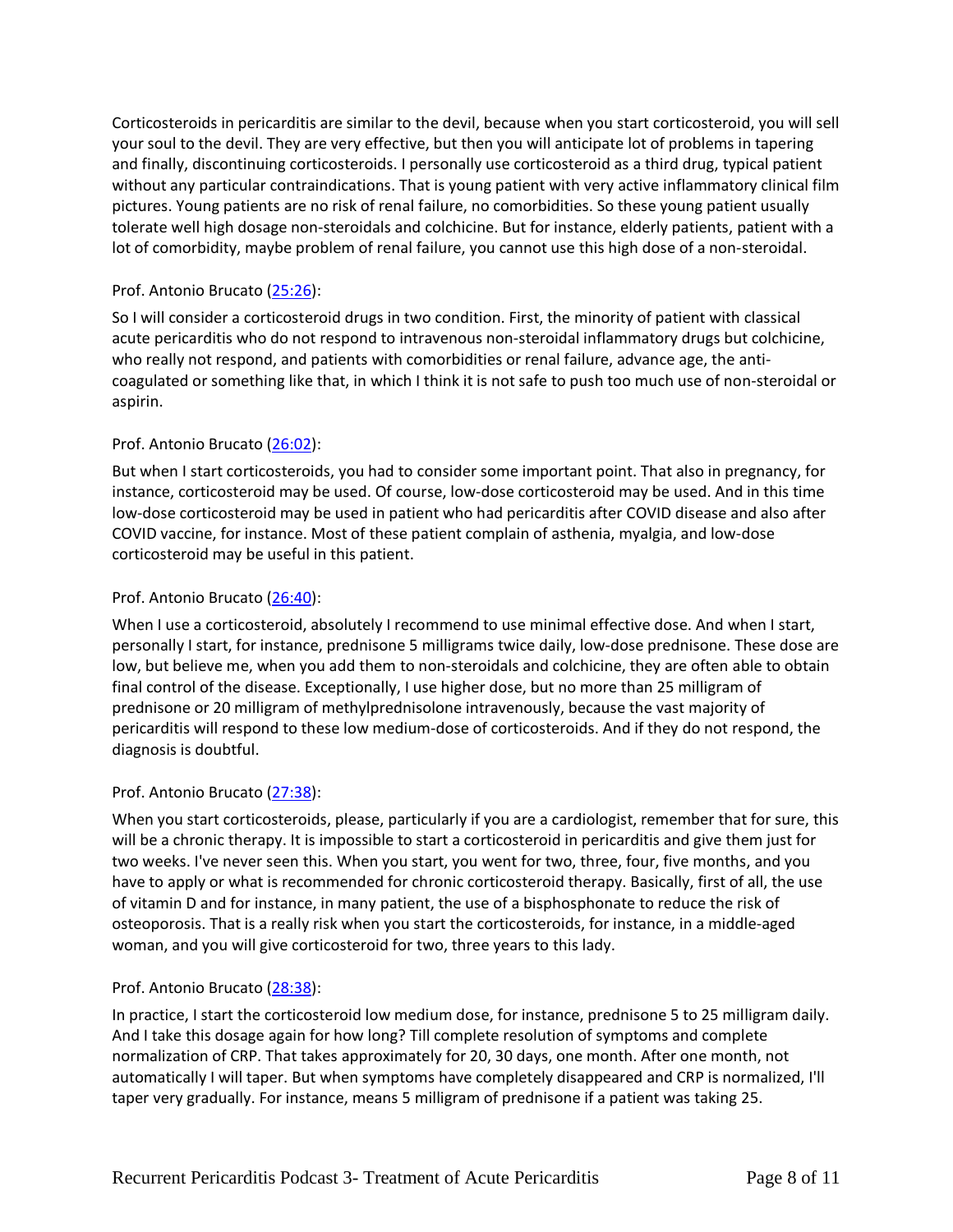## Prof. Antonio Brucato [\(29:26\)](https://www.rev.com/transcript-editor/Edit?token=ATeBMl_Kqqsyiisap9ZnT3F0qcV0z-s2JerKsBlX0WoMHgLN-NzNbGmUOrkBboGjtWhDP7HS4cZ-I3Ax1lmfF6Ikdi4&loadFrom=DocumentDeeplink&ts=1766.87):

Tapering of corticosteroids is similar to an airplane who is landing, must be quite slow and quite cautious, particularly when you reach very low dosages such as 5 milligram. It is a mistake to taper from 5 milligram to 0, because 5 milligram seems a small dosage, but if you reduce from 5 milligram to 0 is 100% reduction, and it is very at risk of recurrence. So with tapering, for instance, 25 milligram, then 20, then 15, then 12.5, then 10, then 7.5, then 5, 5 alternate to 2.5, 2.5, 2.5 alternate to 0. Extremely slow tapering, particularly when you reach the very low dose, because acute pericarditis is extremely sensitive to reduction of corticosteroids. Extremely sensitive.

## Prof. Antonio Brucato [\(30:41\)](https://www.rev.com/transcript-editor/Edit?token=XApE2y-hy95MXqxk0A303_Dc-1bFKjglDB7OEU1cUubFlZdSN7MbiLA7ot_13kUdvZJsxbVRIox2uUd0Mv0LQPPxUkA&loadFrom=DocumentDeeplink&ts=1841.72):

And this is very reason for which the corticosteroid are the devil. In any case, it may be very useful if we use it properly, low dose, very gradual tapering. And during the tapering, we have to anticipate the risk of recurrence. It is possible. It's best that you anticipate the patient. "Do not worry if when we will reach 2.5 milligram of a prednisone, you will experience a recurrence. This is possible. Don't worry. Don't panic." The important point is at that point, not to increase again the dose of corticosteroids. You will do any effort not to increase again the dose of corticosteroids, will stay on that dosage. You will push the dose of non-steroidal anti-inflammatory drugs, eventually adding analgesics. Tranquilize the patient. "Don't panic. This is anticipated. This is not a tragedy. This may happen, and we will manage it together. The recurrence, eventually, you will experience during tapering of corticosteroids." This is my way to use corticosteroids.

#### Dr. Tevfik Ismail [\(31:55\)](https://www.rev.com/transcript-editor/Edit?token=g6gj6PEwv9D7x-bp0YHl3MEyk8-yu0K1ZMfjiHroJUEdarWlOgNGM4C5GhlM6QSeN_PAq2nQSElY51mcd6uQ2WNSEzo&loadFrom=DocumentDeeplink&ts=1915.44):

That's fantastic. So, Dr. Barcelona, we've talked about aspirin, non-steroidal anti-inflammatory drugs, colchicine, and steroids in a patient who is otherwise well. We've also talked about patients with comorbidities. What's your advice on the use of these drugs in pregnancy and breastfeeding? We've already mentioned, I think colchicine traditionally has been thought to be something we can't use in pregnancy, but actually the data doesn't entirely support that. Well, what is your view?

#### Dr. Robert Barcelona [\(32:25\)](https://www.rev.com/transcript-editor/Edit?token=8dcFoYvr5wb85ZU0xu6I_B1lEJ50i1Fw9NdwDWSNgIaz5EWGp4sT35Xm8gnFDHniDfM-3B3osduSiRJcadNu_CDcbO4&loadFrom=DocumentDeeplink&ts=1945.39):

As far as colchicine, maybe start with that first. There is data, some data in familial Mediterranean fever that it can be used in pregnancy. The data, as far as adverse effects, are mainly in animal studies, so that this may be used if there's no other therapies. Also, colchicine does get in breast milk, but most of the references you will find will commonly say that is compatible with breast milk.

#### Dr. Robert Barcelona [\(32:50\)](https://www.rev.com/transcript-editor/Edit?token=R1GEJ6OIGVkT0j2bv8OogAjfHRBSBesQNU6Jr_NETouJdZOZG7kmL9_znwF3n0H9F9gTHH3Jb-6liWuiD_viAORuxI8&loadFrom=DocumentDeeplink&ts=1970.78):

As far as aspirin, NSAIDs, these may be used really until the second trimester of pregnancy, especially at the high doses, you can use them. However, after that, they really should be avoided. As far as breastfeeding with these agents, you can use NSAIDs. However, with high dose of aspirin, probably should not use that in anything more than 100 milligrams. And then one way to potentially mitigate some of the complications in those patients who are breastfeeding is to breastfeed and then take the medication following, so then the concentrations are much lower after breastfeeding is finished.

## Dr. Tevfik Ismail [\(33:23\)](https://www.rev.com/transcript-editor/Edit?token=QYroI_W0KlBw7pFgZa4PJRBPNMbdC4njD_3OK3w4pcOtNv6L9OAbFlCERZBx-iJvDoyUW1Ou5zoEdnKprjFjBjpl9xQ&loadFrom=DocumentDeeplink&ts=2003.83):

Dr. Barcelona, one of the commonly encountered situations, a patient who needs to take dual antiplatelet therapy or even formal anticoagulation. What's your advice in these circumstances?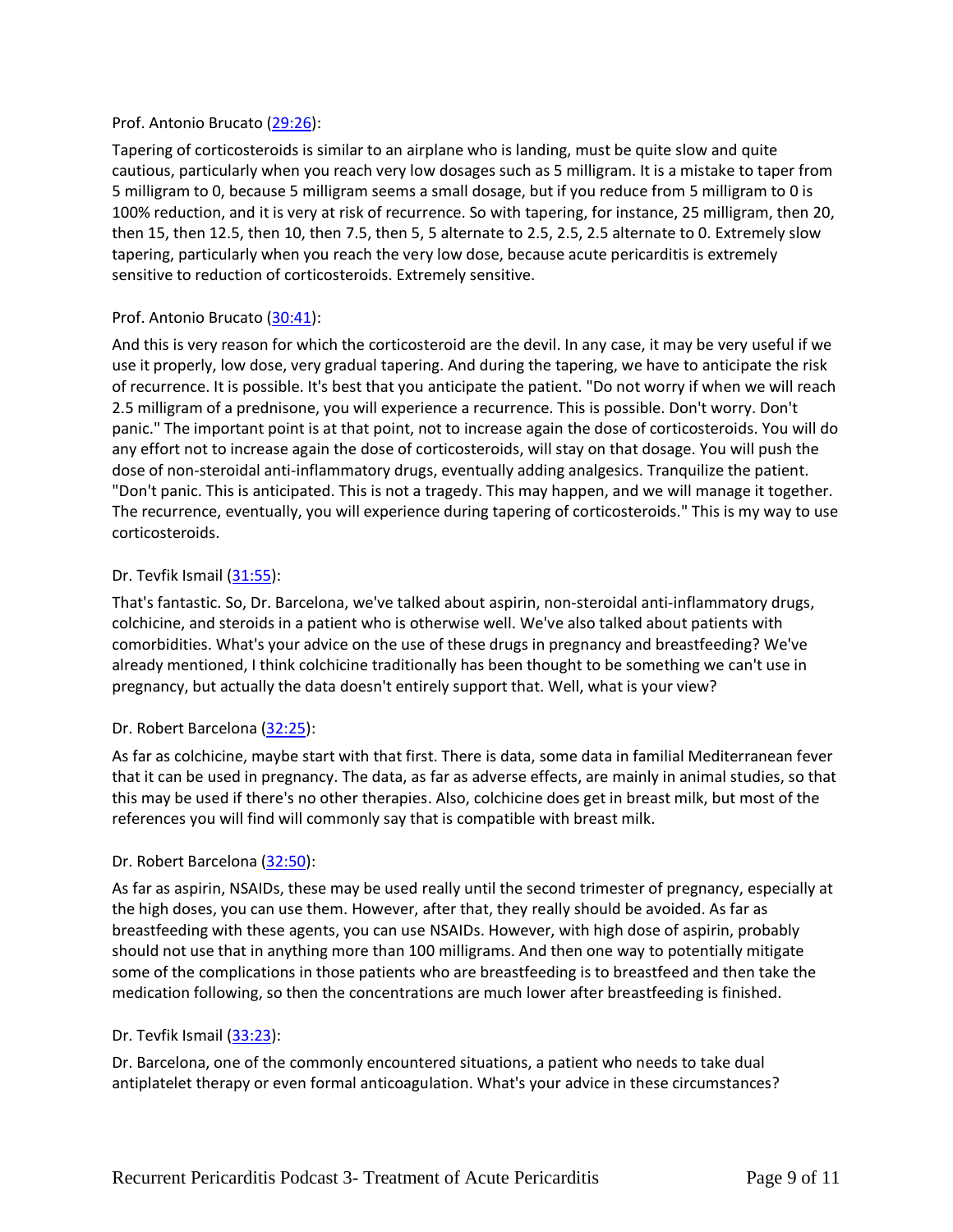## Dr. Robert Barcelona [\(33:35\)](https://www.rev.com/transcript-editor/Edit?token=TIfXYg94ZBu9QY69JJOG8QVsdao9_odei5vvvxh2gf6O7f_LX9vz6XWGj33Icnv1YRT4-w1Z7GtePmgH92T6wdiHetw&loadFrom=DocumentDeeplink&ts=2015.09):

As far as those patients on dual anti-platelet therapy, I think it's really important to know what the indication is, and if it's for a coronary stent, when the stent was placed, where was placed, was it in the setting of electively in stable ischemic heart disease, or is it in the setting of acute coronary syndrome?

#### Dr. Robert Barcelona [\(33:50\)](https://www.rev.com/transcript-editor/Edit?token=z6LwWW3F1m8LtmFbvxvyUxNTXxwE9mh6i_GYeVMehrs5a98WIH-_DgHde3pcACwCVIUpe0RsSZSW1CCwbK-PTmsSMkM&loadFrom=DocumentDeeplink&ts=2030.92):

I think as we've seen more data coming out that shorter durations maybe poor for some patients. Generally speaking, for patients with, for an example, a recent acute MI, a recent stent placed, I would generally avoid high doses of non-steroidals, high doses of aspirin, because they'll be on dual antiplatelet therapy during that initial period, and use colchicine, analgesics as needed. For those patients who the stent was more distant, maybe consider if it's appropriate to stop the thienopyridine, utilize the high dose of aspirin, NSAIDs, colchicine at that period of time.

#### Dr. Robert Barcelona [\(34:25\)](https://www.rev.com/transcript-editor/Edit?token=Ngs18Pxt0FGHOh9A7S7K-UoAh7vVzO51mN4X41G7SQAhMs8F5PDI1dfnacObyXZR0e8ayzK_rIOPPzjIU14972RdPFQ&loadFrom=DocumentDeeplink&ts=2065.97):

As far as anticoagulation, again I think it's key to know what the indication for anticoagulation is. Is it someone who had a remote veno thromboembolic events, or is it for atrial fibrillation? Were they chronically on it? Again, because of the agents and the dose we're using of aspirin, NSAIDs can cause significant bleeding. We'll generally avoid those if you cannot come off anticoagulation, and utilize colchicine. And then analgesics on top of that, if needed, patients are experiencing significant pain.

#### Dr. Tevfik Ismail [\(34:56\)](https://www.rev.com/transcript-editor/Edit?token=ezT_mxjdFPveWKTaC7DoASdq6TRiFhjsYRp0KoPGepS3DfOjbccQDYo4pRaYV1YgEEfMt63dyB_HFDqbSwywJyd4RP8&loadFrom=DocumentDeeplink&ts=2096.24):

Professor Brucato, is there any role for therapies specifically directed at IL-1 or the IL-1 receptor in the management of acute pericarditis, as opposed to recurrent pericarditis where obviously they have a clear role? Are there any circumstances where you've had to result to using anakinra or rilonacept for a patient with a first presentation of acute pericarditis?

## Prof. Antonio Brucato [\(35:17\)](https://www.rev.com/transcript-editor/Edit?token=w7_1rl8X_MBEadlElth7M1ok6wu6k5wy_T-eu5ZxusB4J4FpehLKspE3dYTLwdxJyHrJmffKAL1D7XTuWZnwgp_syw8&loadFrom=DocumentDeeplink&ts=2117.25):

Of course, this is an uncommon situation in the context, in the setting of a first attack of acute pericarditis. Still, there is a possibility. I consider the use of anti-interleukin-1 agent directed against both interleukin-1 alpha and interleukin-1 beta with our anakinra and rilonacept in two settings, in two condition.

#### Prof. Antonio Brucato [\(35:50\)](https://www.rev.com/transcript-editor/Edit?token=OjF6nbhb4AhPYSM91FyYlLmJAHc4kX7ELeD9fYnzHTTlmG99IEdYlyGXd_QbWSzTdpXevLlYSRHeb-xJVDdYIUd_E9E&loadFrom=DocumentDeeplink&ts=2150.24):

First of all, these agents are effective only in patient who are a clear inflammatory phenotype. That is, you must have a patient who typically has a fever, strikingly elevated values of C-reactive protein, quite commonly pleuropulmonary involvement that represents the inflammation that involves also the pleura and the surrounding, all in the context of pericardial pleura. First of all, selection of a patient is quite important. Patient with a clear inflammatory phenotype, fever, pleuropulmonary involvement, Creactive protein elevation. This patient, I treat for sure with non-steroidal anti-inflammatory drugs intravenously, colchicine, and eventually load those corticosteroids. In the rare cases in which this is not able to control disease, I will consider anakinra.

#### Prof. Antonio Brucato [\(36:53\)](https://www.rev.com/transcript-editor/Edit?token=qxYvwcJbMQAJ2simkvQGtI9uct8GnHMVEcHYPTB3rEXAmD2iAdXcv90F-B8jksw2A0V8cPn5dPgcdlviFP7g84_FEGU&loadFrom=DocumentDeeplink&ts=2213.68):

Honestly, it is more common, a different condition. That is a patient had this typical phenotype, but was treated improperly. He was treated with the low dose anti-steroidal, high dose colchicine, very rapid